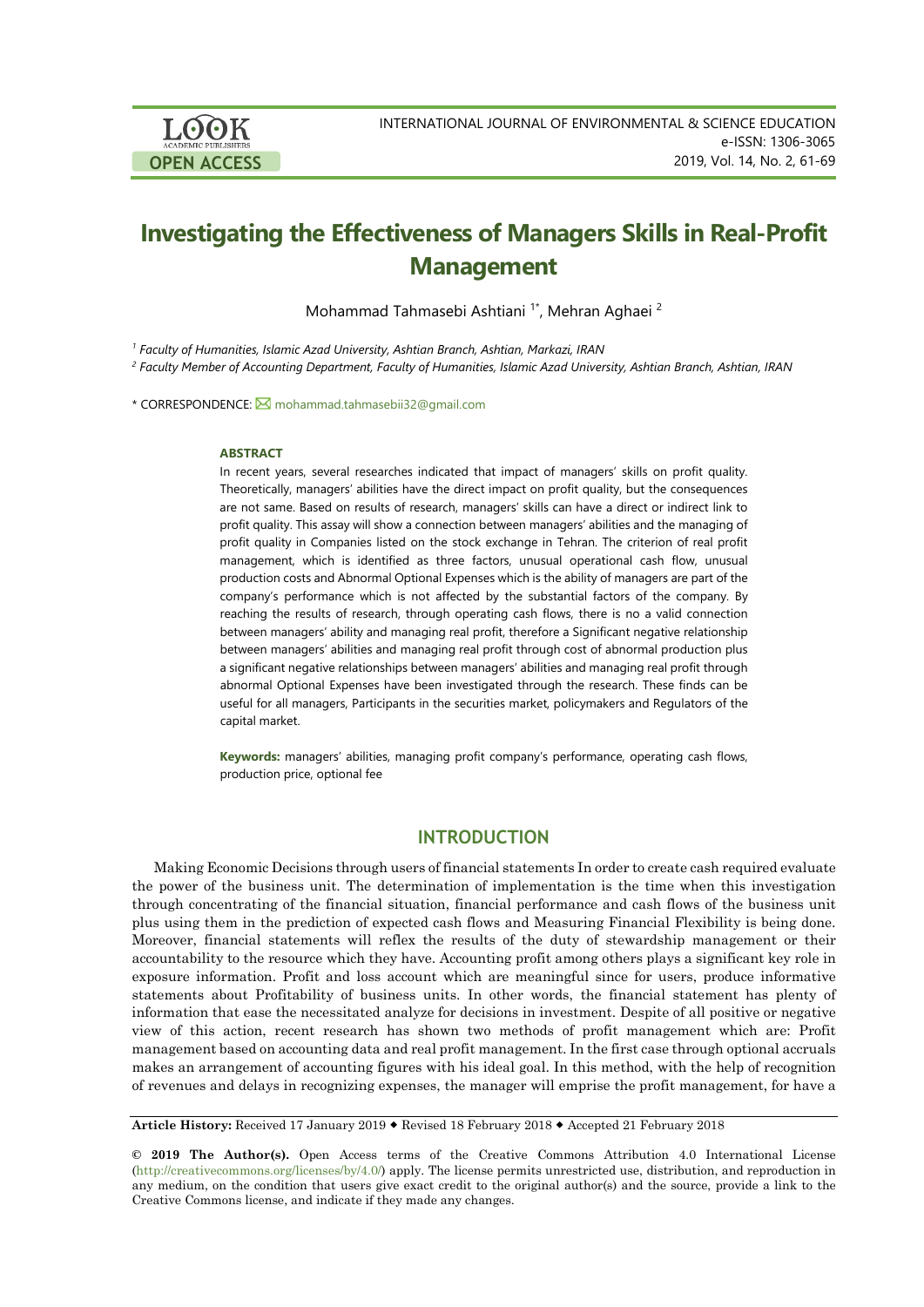better Functional presentation in the current period. Methods' weakness is that accelerating recognition of Revenues and delays in recognizing expenses will reduce profits in the years ahead. On the other hand, these actions in some situations will have a clear contrast with accounting standards and probably will be discovered by auditors or other financial supervisors. So, applying this management is not easy. In the second case, a manager with taking some operational decisions, in other words (manipulation of real activities such as granting discounts to increase sales or eliminating avoidable costs like research and development cost) will achieve his own intended profit. This method has hidden cost too. Since eliminating research and development cost and existing of competitors markets put next years' profits in danger and make long-term goal managers not use the methods However, this method of profit management will not be contrary of accepted accounting principles. So this advantage may be used more than. Other reasons of managing real profit which causes the reduction of power of the executives in manipulating accrual items are known as accounting standards and restricted, limited rules and managers inevitably use the methods. Management is a process of using human resource and material facilities effectively for gaining their organization's perspective.

Realization of this process will be accomplished through Main tasks of managers (planning, organizing, controlling, leading, guiding) and consider to system's rules. Effective managers have the better skills to use all source of the organization to get their own intended goals. In other words, an effective manager is a person, who with the minimum of facilities can reach the maximum of the organization. So, managers have always tried to get a suitable Financial Policies and Proper operation maximum the productivity and profitability of organization plus Relative to the amount of profitability draw Shareholders' attention. The ultimate goal of the economic units is making more profit. So managers' skill in applying organization's source for achieving more profits is important. Managers' skills are evaluated by financial statement especially profits. Accrual accounting basis Managers in choosing different accounting methods chooses the power. Since the responsibility of Business unit is providing a financial statement and the direct manager's access to information and also having the right will to choose accounting methods. The possibility of having profit management is available. In his research in the name of 'Quantify the ability to manage' for the first time a pattern was designed which by the use of accounting variables, abilities management was measured in quantify way. With the use of Multivariate linear regression and the control the inherent characteristics of the company they Separate management ability and intrinsic efficiency. If chosen strategies by managers do not live up Shareholders' expectations, the motivation for managers will arise by using a profit management lives up Shareholders' expectations.

At the end of the year manipulating accrual items will be easily discovered.by regulators and auditors, whereas, real profit management will not easily be discovered by regulators and auditors. The basic economic events of a company, Limits the ability of managers to report a deferred profit (committed). In results, it's possible that managers cannot reach their ideal profit at the end of the year by Optional accruals. Managers can reduce its risk by manipulation of actual operational activities. For that reason, Can be admitted that with increasing of experience and abilities of managers, use Manipulating Accrual Items less and in contrary increase Manipulating real events while Shareholders are not satisfied with Profitability of the company.

# **METHODOLOGY**

After the paradigm of research, its type should be specified. The type of research is based on which angle it looks at divided into four categories.

- The purpose of the research. Why is the research carried out?
- The research process. Shows the collection and analyze information.
- Analytical logic. Shows detection methods.
- The result of the research. It looks at the role that research employs from itself.

Statistical population of this study is active companies in Tehran stock exchange which their financial statements for a specified period are accessible.

Data analysis method: In this assay firstly data used is being analyzed by using of quantitative methods which include tools in descriptive statistics, like average Standard deviation, Pearson correlation Coefficient. Then unit root test to test the reliability of the variables and also linear test to verify that there is no correlation between the variables will be done.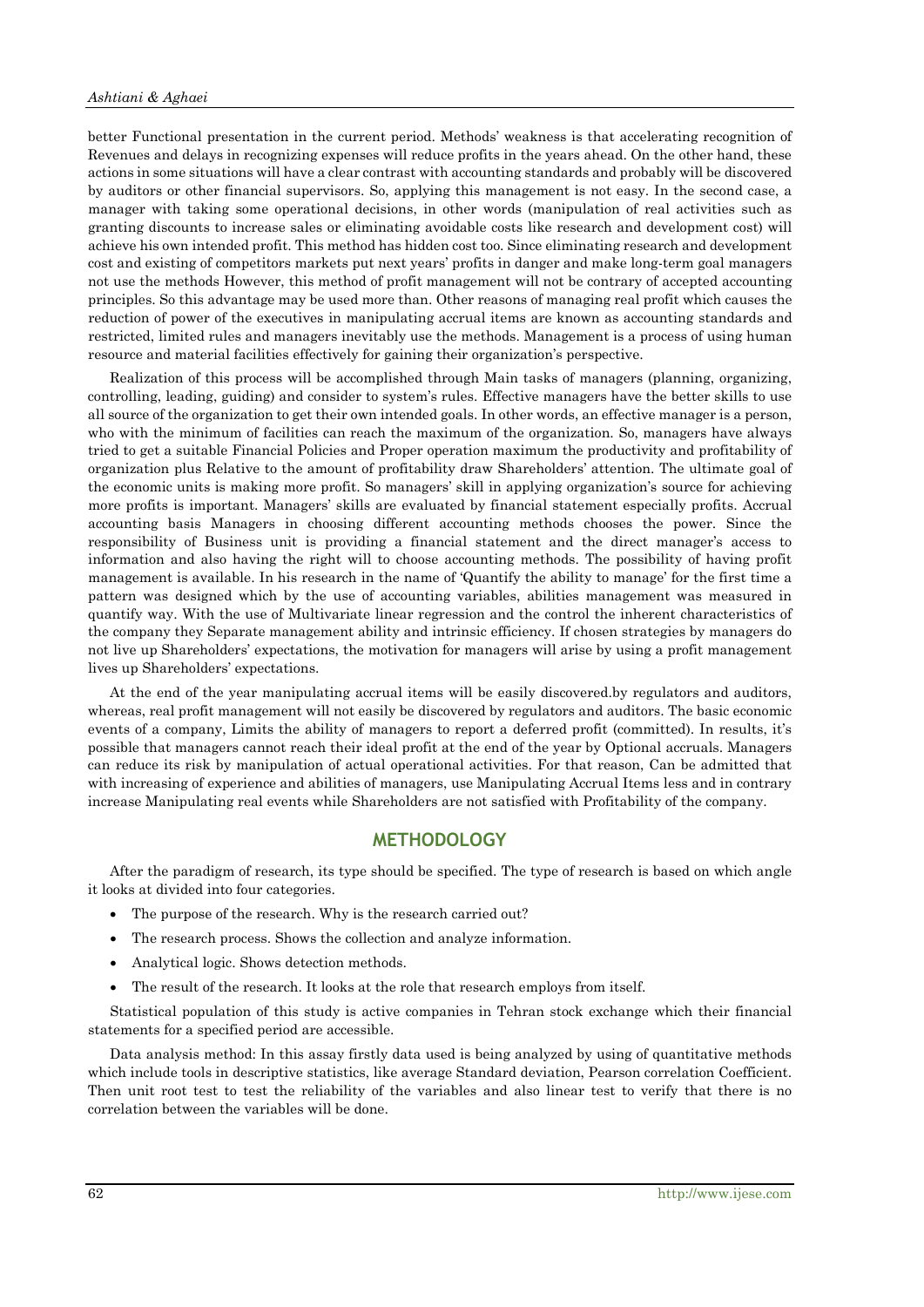Finally, to test the hypotheses of this research, econometric models will be used. Then related hypotheses through Correlation analysis in a way of multiple regression methods with combined data techniques are tested. Since this assay considers to investigating the effectiveness of managers on real-Profit management, the view of the ability of managers is an independent variable and Real profit management is a dependent variable which they have been presented in Research pattern to Investigating the effectiveness of methods.

• To study the first hypothesis, we use the following multiple regression model:

 $ABCASH = \alpha_0 + \alpha_1$  MANAGERIAL ABILITY +  $\alpha_2$  SIZE +  $\alpha_3$  ROA +  $\alpha_4$  LV +  $\varepsilon_t$ 

• To test the second hypothesis, multiple regression models will be used:

A BCOST = 
$$
\alpha_0 + \alpha_1
$$
 MANAGERIAL ABILITY +  $\alpha_2$  SIZE +  $\alpha_3$  ROA +  $\alpha_4$  LV +  $\epsilon_t$ 

• To examine the third hypothesis, multiple regression models will be used:

 $ABEXP = \alpha_0 + \alpha_1$  MANAGERIAL ABILITY +  $\alpha_2$  SIZE +  $\alpha_3$  ROA +  $\alpha_4$  LV +  $\varepsilon_t$ 

In the next following paragraphs, Definition and measuring variables will be explained.

## **Abnormal operating cash flows (ABCASH)**

In the research which has been done by Kohen and his participants (2013), this model has been used for measuring abnormal operating cash flows. In this research, based on Accounting Standards of Iran, calculated operating cash flows is used and by Multivariate regression unusual operational cash is calculated.

$$
\frac{\text{CFO}_{it}}{\text{TA}_{it-1}} = \alpha_0 \left(\frac{1}{\text{TA}_{it-1}}\right) + \alpha_1 \left(\frac{\text{Sales}_{it}}{\text{TA}_{it-1}}\right) + \alpha_2 \left(\frac{\text{ASales}_{it}}{\text{TA}_{it-1}}\right) + \epsilon_{it}
$$

CFO: Operating cash flows of the company I at the end of the year T

TA: Total assets of the company I at the end of the year T-1

Sales: company's Sale I of the T year

∆Sales: Company sales changes I at the end of the T year

ε: Remaining Model

## **Abnormal Expenditure (ABEXP)**

$$
\frac{\text{DISEXP}_{it}}{\text{TA}_{it-1}} = \alpha_0 \left( \frac{1}{\text{TA}_{it-1}} \right) + \alpha_1 \left( \frac{\text{Sales}_{it}}{\text{TA}_{it-1}} \right) + \epsilon_{it}
$$

DISEXP: Optional company fee I at the end of the year T which is equal to Office and sales costs

Unusual operational cash flow and Abnormal Optional Expenses and The cost of abnormal production are known as distinguish between their real variable and their estimated normal levels with the use of the upper model. In other words, the remnants of each model 4-5-6 express unusual operating cash flows and the cost of abnormal production and Abnormal Optional Expenses respectfully and introduce a Real profit management

## **The Ability of Managers (MARLABILITY)**

Demerjian and his friends (2014) for controlling the effectiveness of company's intrinsic features presented a model which divides the efficiency of a company into two different parts, the efficiency of Company's intrinsic features and Management ability.

They did this duty by controlling of some special company's features (company's market share, Cash flow, company's age and company's Total assets of the)

Each of these variables, which is known as the intrinsic properties of the companies, can help management to make a better decision or acting in the opposite direction or limit management's ability. In order to measure the efficiency of the company, we are using the model of data envelopment analysis (DEA) which has been presented by Demerjian and his friends (2014). Data envelopment analysis is first used by Charney and Koper (1997) to compare the efficiency of Competitive companies introduced within an industry.

Generally, Data envelopment analysis measures Relative Performance of units which have the same inputs and outputs. These units are called decisive units. In fact, this method measures the performance of a decision unit in comparison with other decisive units in other organization or same industry. Because if that performance soccer will be a relative advantage. Efficiency or inefficiency of a unit depends on its performance in transmission of its input to its outputs in comparison with other units in the special organization.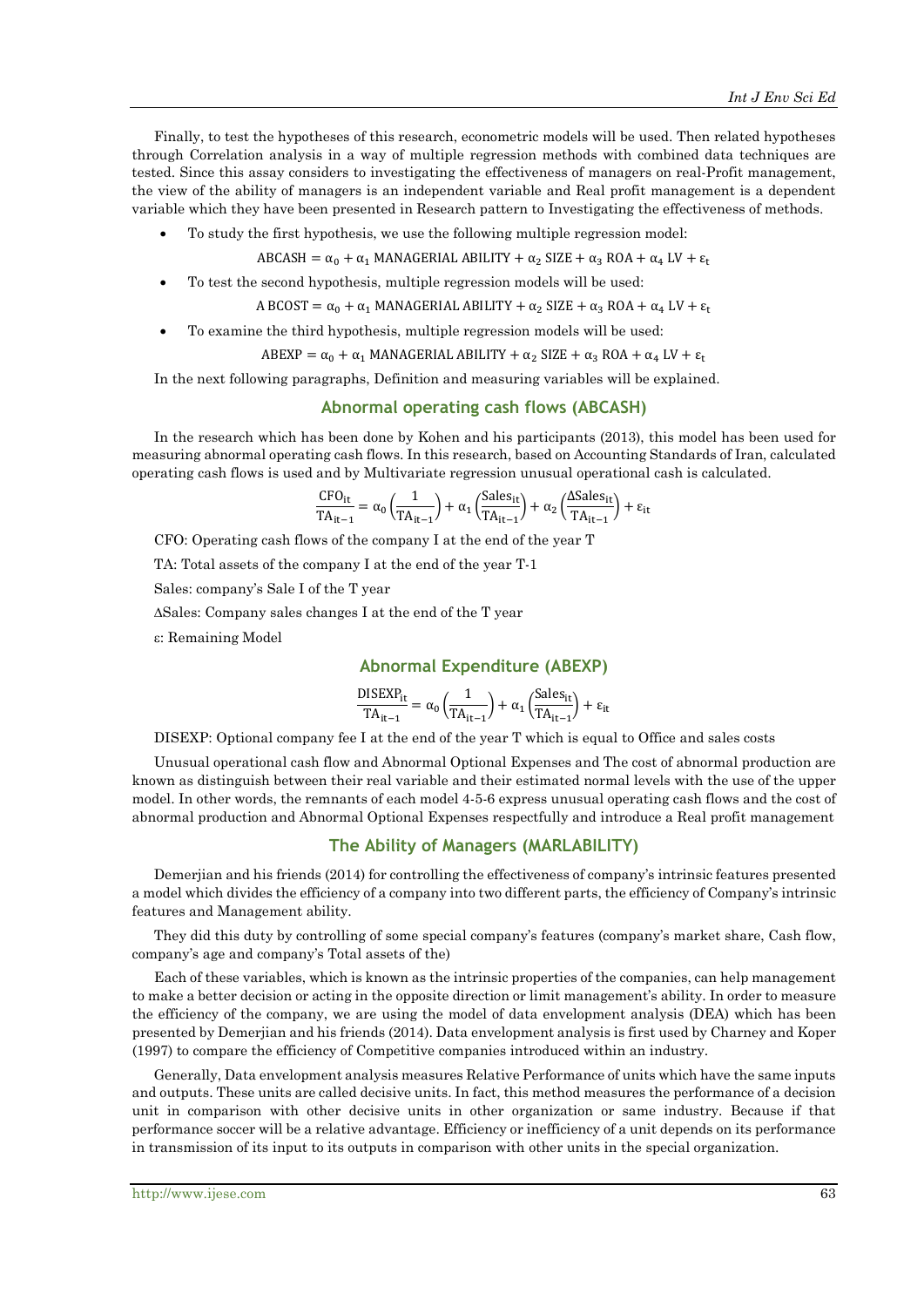This method provides a performance border for the company. The efficiency that this method generates is a number between one and zero. Companies with a number of one are active and efficiency and companies with a number of less than one are below the Efficiency Boundary and should reduce expenses or increase Revenues to reach Efficiency Boundary.

In the model used in this study, sales are known as outputs and three other variables, the cost of selling goods, Office fees and sales, Pure property, Machinery, and equipment, will be known as an input which will cover management right choice to achieve the desired income.

For measuring management's' ability, the model of Demerjian et al. (2014) will be used to calculate the overall performance of the company.

Firm Efficiency<sub>t</sub> =  $(Sales_t)(CoGS_t + SAExp_t + PPE_t)^{-1}$ 

Efficiency Firm= overall performance of the company

CoGS= the cost of sold goods

The ppe=pure property, equipment, and machinery

SAExp= Office fees and sales

Sales= companies sale.

Aiming of Calculation Company's efficiency is to measure management's abilities. Since in related calculation to efficiency the inherent features of the company are involved, the ability of management cannot be measured accurately, while affected by these features more or less will be calculated. For instance, regardless of the size of companies puissant manager perceive a better perspective of their own companies future. While managers of big companies potentially have Strong bargaining power in face of Suppliers

Demerjian et al. (2014) believe that the overall performance of the company with the help of the above relation will be calculated, which indicates the efficiency of resources for management and individual's management's abilities. For calculating companies efficiency with counting manager's ability, a formulation has been presented which we will calculate managers ability in form of Regression in our study too.

Firm Efficienc =  $\alpha_0 + \alpha_1$ Ln(Total Assets) +  $\alpha_2$  Market Share +  $\alpha_3$  Cash Flow +  $\alpha_4$  Ln(Age) +  $\varepsilon_1$ 

Share Market J in year T equals Company sales ratio to Sales of entire industry

If a company has a positive Cash flow, Free Cash Flow Index equals one, otherwise, it would be zero.

Age: The value of this variable is from its establishment to the desired year.

Panel data method: Models are divided into three groups for the use of statistical information. Some of these models by using security information of time or better to say they will be done in several years ahead. Some of them will be done based on cross-sectional data. It means that variable will be investigated in a specified time period like month or week in different units. The third model is the model which has been used in this study too. Consequences are based on panel method. In this method, Sectional units in continuing years are paid attention. With the help of this method which has been used a lot recently, the number of observations ideally increased. According to integrated observations which shows some advantages such as causes changes more, the least linear relation between the explanatory variables, more degree of freedom, High performance of estimators. Generally, the model below shows a panel model.

$$
Y_{it} = \alpha_{it} + \sum_{k=1}^{k} \beta_{kit} X_{kit} + \varepsilon_{it}
$$

I=1, 2,  $3...n$  = Sectional units

 $Y_{it}$  Dependent variable for i-th unit of the section is shown in t year

 $X<sub>kit</sub>$  is also the k-th independent non-random variable for the i-th unit in the t year

 $\varepsilon_{it}$  is disturbing which assumed that has a zero average (E[ $\varepsilon_{it}$ ] = 0) and Variance is stable (E[ $\varepsilon_{it}^2$ ] =  $\sigma_{\varepsilon}^2$ )

 $\beta_{kit}$  is model's parameters which measures an Independent variable response to K-th changes, independent variable K-th and T-th variable of time.

Estimating models based on panel data has different ways such as fixed effects and Random effects method which according to the case will be applied.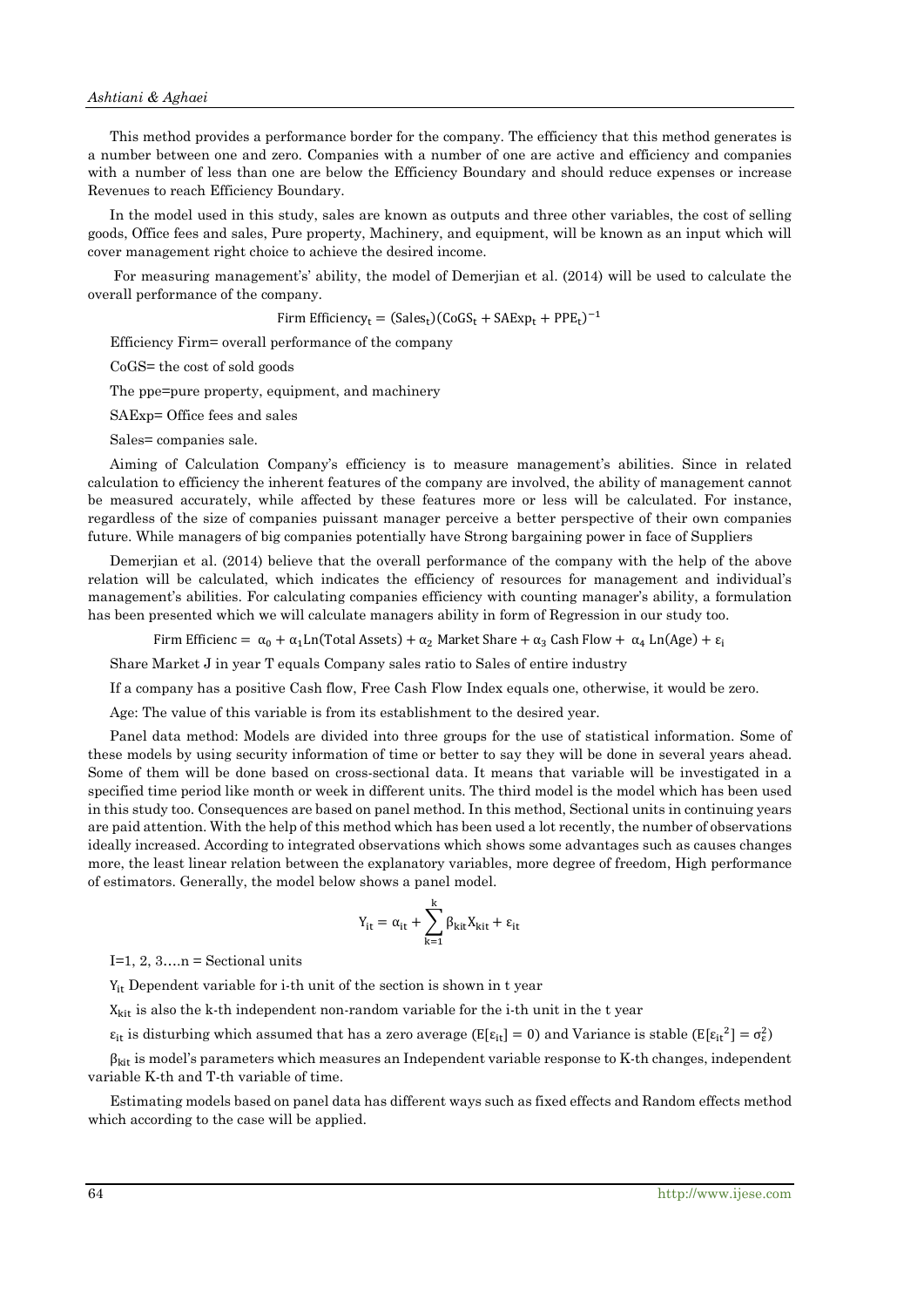#### *Fixed effect methods*

In this methods assumed that Factors related to variables are constant and the differences between units can be shown by the difference from the origin.

Minimum squared virtual variable model is used for reaching fixed effects method.

The last model is a classical regression model which has no new condition for its analyzing and through this method Minimum squared virtual variable will be achieved.

#### *Random effects method*

The model of fixed effects can be generally accepted when we are sure that the difference between sections could be shown by Regression function while we are not always sure. For solving this problem a random effects method has been suggested. This method assumes that Fixed component of sections accidentally distributed among units.

### **Statistical Methods and Test of Hypotheses**

CHAV test or F-test: In the study of cross-sectional data and Time series, if the coefficients of the crosssectional effect and - time effects are not meaningful, can integrated data together and through a regression estimate ordinary least squares. Since the most of integrated data are meaningful Section coefficients or Time series, this model which has been known as integrated regression is used less. For finding out whether the data panel is useful or no we are testing a hypothesis which all factors are constant and they are equal. In this hypothesis, H0 means the Equality of the width and originals and other hand H1 means Inequality of the width and originals. If  $H_0$  is accepted it means that all slopes for all sections are different and have that potential to be integrated with other data and using this method is statically valid.

But if the hypothesis H0 is rejected, panel data will be applied and can use that panel data.

**Hasman test:** For making clear which methods is more suitable, Hasman test will be used. In Random effects way, the deleted variables are disrupted but it needs that between independent variables and crosssectional error component be no Correlation. This method investigates the existence of this Correlation. These methods based on that if Correlation exists, fixed effects method will Compatible and Random effects method is Incompatible

For investigating of meaningfulness of the regression model, F factor is used. Hypothesis zero in F test will be shown here.

$$
\begin{array}{l} \left\{ H_{0}\colon\,\beta_{1}=\beta_{2}=\cdots=\beta_{k}=0\right.\\ \left\{ H_{1}\colon\,\beta_{1}\neq\beta_{2}\neq\cdots\neq\beta_{k}\neq0\right\} \end{array}
$$

Which its validation will be tested by the formulation below

$$
F = \frac{\text{ESS}/(K-1)}{\text{RSS}/(N-K)}
$$

For deciding whether this hypothesis H0 is accepted or not, achieved F and the F from the table with Degrees of freedom K-1 and N-K in calculated error levels ( $\alpha$ ) 5% will be comparison If the calculated F be more than the F from the table  $F > F_{\alpha(K-1,N-K)}$  Numerical value of the test function is in critic situation and H0 will be rejected. In this situation the model of Coefficient of confidence 95% is meaningful. If the calculated F be less than F from the table, H0 will be accepted and the meaningfulness of the model of Coefficient of confidence 95% will not accept.

Meaningfulness test of research variables**:** For investigating of the meaningfulness of Independent variable coefficients in each model, factor T is used. H0 hypothesis would be like this in this model.

$$
\begin{cases} H_0: \ \beta_1 = 0 \\ H_1: \ \beta_1 \neq 0 \end{cases}
$$

Which its validation will be tested by the formulation below

$$
T = \frac{\hat{\beta}_1 - \beta_1}{SE\hat{\beta}_1} \sim t_{\frac{\alpha}{2}N-K}
$$

For deciding the acceptance and rejecting hypothesis zero, achieved T with T from the table which has K-N freedom degree in assurance level of 95% will be compared. If the Absolute value of calculated T be bigger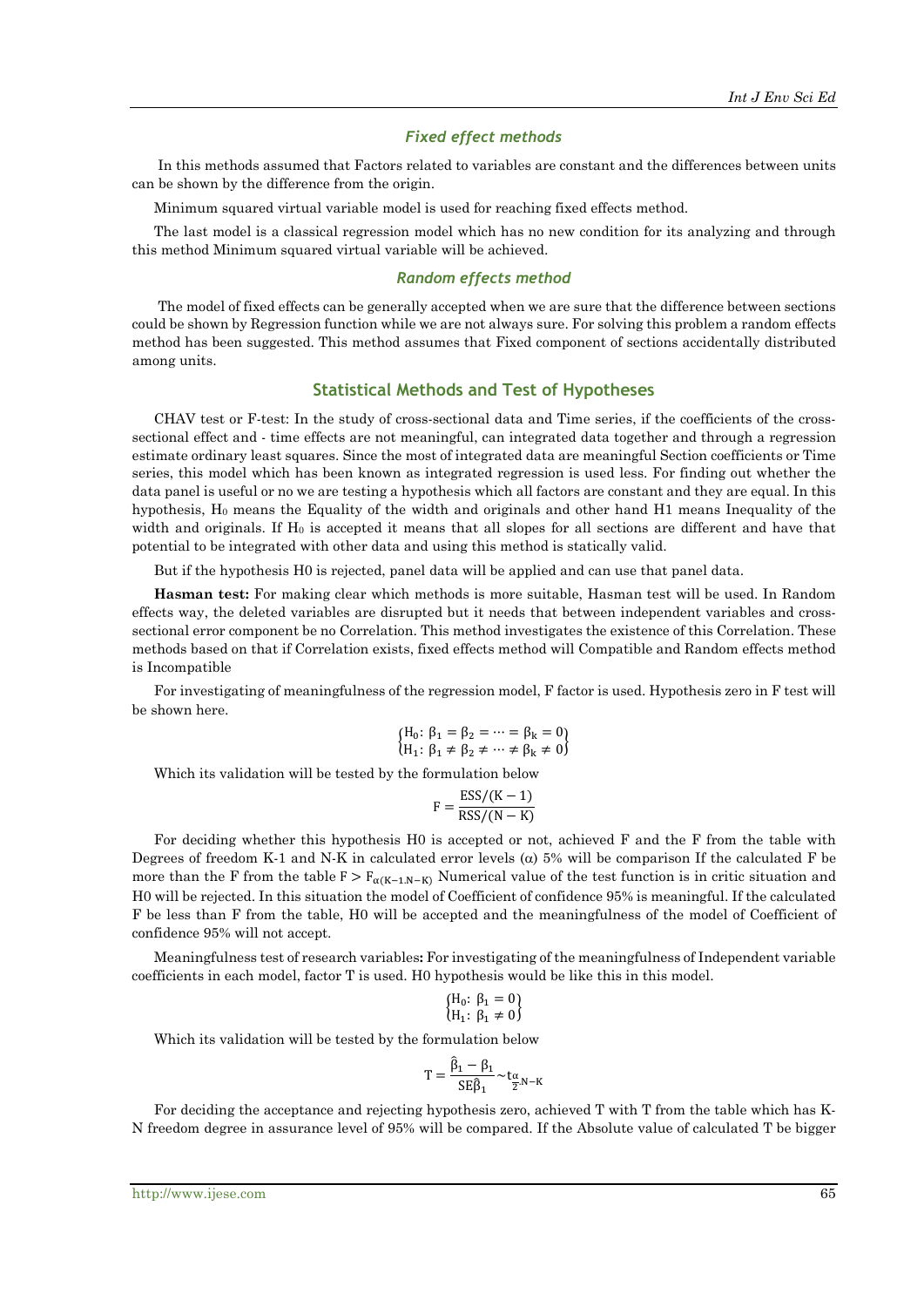| Description                                        | Amount of<br>statistics F | Degrees of<br>freedom | P-value | Significance level |
|----------------------------------------------------|---------------------------|-----------------------|---------|--------------------|
| Cross-section F                                    | 2.687153                  | 74.366                | 0.000   | 0.05               |
|                                                    |                           |                       |         |                    |
| Table 2. The results of Hasman test<br>Description | Amount of                 | Degrees of            | P-value | Significance level |
| Cross-section                                      | statistics                | freedom               |         |                    |

**Table 1.** The results of F-test

than T from table  $|T| > t_{\frac{\alpha}{2}N-K}$  the value number is in dangerous level and  $H_0$  will be rejected. In this situation assurance level 95%, will be ideal factor  $\beta_1$  which indicates a connection between two independent and dependent variables.

# **RESULTS AND DISCUSSION**

The first hypothesis of this study investigates a relation between managers' abilities and real profit management through unusual operational cash flows of listed companies in the stock exchange.

H0: there is no meaningful relation between manager's abilities and real profit management through unusual operational cash flows of listed companies in the stock exchange

*H*<sub>0</sub>:  $\beta_3 = 0$ 

H1: there is a meaningful relation between manager's abilities and real profit management through unusual operational cash flows of listed companies in the stock exchange

 $H_1$ :  $\beta_3 \neq 0$ 

For testing the first hypothesis of model regression the formulation below is used.

 $ABEXP = \alpha_0 + \alpha_1$  MANAGERIAL ABILITY +  $\alpha_2$  SIZE +  $\alpha_3$  ROA +  $\alpha_4$  LV +  $\varepsilon_1$ 

For choosing a method between Panel data and integrated data this test is used. In this test hypothesis H0 is equals the width of the originals and on the other hand H1 Inequality of the width of the originals. The summary of this test is shown in **Table 1**.

H0 hypothesis indicates the lack of fixed effects which according to its width from the origin is constant which shows a Bound regression. F factor for testing fixed effects in critic levels means that its value is less than 0.05. So H0 will be rejected and its function in fixed effects will be accepted. The results in **Table 2** show the difference of Width of different sections and fixed effects will be accepted.

The amount of Hasman test is 27.95 and as the matter fact significant level is smaller than test level, so hypothesis H0 Based on the preference of the method of random effects on static effects is rejected and method of fixed effects will be chosen.

In the Second hypothesis, the relation between manager's skill and real profit management through abnormal production prices of listed companies in stock market will be investigated.

H0: there is no meaningful relation between managers' ability and abnormal production prices of listed companies in the stock market

*H*<sub>0</sub>:  $\beta_3 = 0$ 

H1: there is a meaningful relation between managers' ability and abnormal production prices of listed companies in the stock market

 $H_1$ :  $\beta_3 \neq 0$ 

For testing, this hypothesis a formulation below is used.

ABCOST =  $\alpha_0$  +  $\alpha_1$  MANAGERIAL ABILITY +  $\alpha_2$  SIZE +  $\alpha_3$  ROA +  $\alpha_4$  LV +  $\varepsilon_t$ 

Analysis of heteroscedastic**:** The results of variance analysis using white test is presented in **Table 3**.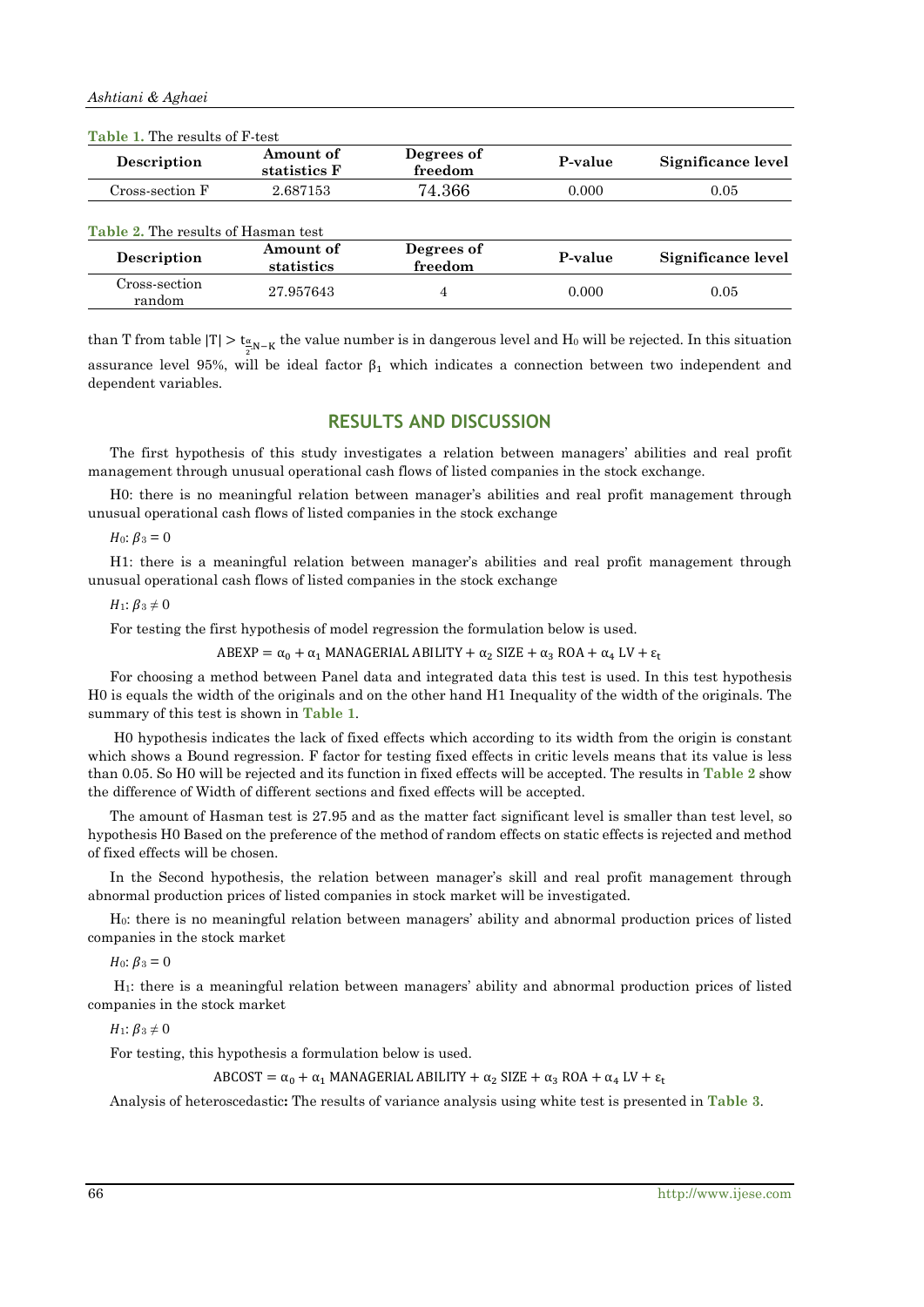| <b>Description</b> | <b>Amount of statistics</b> | P-value | Significance level |
|--------------------|-----------------------------|---------|--------------------|
| F-statistic        | .662298                     | 0.0390  | 0.05               |
| Obs*R-squared      | 22.99449                    | 0.0404  | $\rm 0.05$         |
|                    |                             |         |                    |

**Table 3.** White's test for heteroskedasticity

| o oo xaadada                        | --                        |                       |         |                    |  |
|-------------------------------------|---------------------------|-----------------------|---------|--------------------|--|
| Table 4. The results of F-test      |                           |                       |         |                    |  |
| Description                         | Amount of<br>statistics F | Degrees of<br>freedom | P-value | Significance level |  |
| Cross-section F                     | 1.646781                  | 74.366                | 0.000   | 0.05               |  |
| Table 5. The results of Hasman test |                           |                       |         |                    |  |
| Description                         | Amount of<br>statistics   | Degrees of<br>freedom | P-value | Significance level |  |
| Cross-section<br>random             | 20.415998                 | 4                     | 0.0004  | 0.05               |  |

As model statistics in the White test is in the level of 5 % of meaning fullness, so Assumption of variance equivalence is rejected and Inequality of variance is known as distributed. This issue comes from Violation of assumption of consistency. This problem in regression causes OLS results has no efficiency. For resolving the problem method of GLS will be used.

For choosing methods between Panel data and integrated data this method is being used. In this method hypothesis  $H_0$  shows the equivalent of the width of the originals and in contrast to the hypothesis,  $H_1$  shows Disparity of The width of the originals which they have been described in **Table 4**.

Hypothesis H<sub>0</sub> indicates the lack of fixed effects existence which means its Width from the origin is constant. That shows it is a compound regression. F amount in of fixed effects test is in critic level which means its Probability values is smaller than 0.05. So hypothesis H0 is rejected and its efficiency is accepted. The results in **Table 5** are showing that the difference in width of the originals in different levels and fixed effect method will be accepted.

The amount of Hasman test is 20.415 plus significance level is smaller than Test level, so hypothesis H0 is The preferred method of random effects on static effects, so the Random Fixed Effects will be chosen.

# **CONCLUSION**

The first hypothesis of this study is investigating a relationship between managers' ability and Real profit management through Unusual Operating Cash Flows of Listed Companies. Finds show that there is no relation between managers' ability and Real profit management through Unusual Operating Cash Flows of Listed Companies, so H0 was confirmed. The second hypothesis of this study is investigating a relationship between managers' ability and Real profit management through unusual production costs of listed companies. Finds show that there is a relation between managers' ability and Real profit management through unusual production costs of listed companies. In other words, if managers' potential ability increases, abnormal production costs must be reduced, well H0 result is rejected.

In this study, the relationship between managers' ability and real profit management in accepted listed companies in stock change through 1395 to 1390 is investigated. Experimental Findings show that there is no relation between managers' ability and Real profit management through Unusual Operating Cash Flows of Listed Companies. Hypothesis results show that with increasing managements' ability, real profit management receive no changes through Operating cash flows, moreover, the result shows that between managers' ability and real profit management is a relation through The price of abnormal production of listed companies in the stock market. In other words, with an increase of managers' ability, Real profit management through the price of abnormal production in listed companies will reduce. However, analyzing data shows that there is a negative relation between managements' ability and real profit management through Abnormal Optional Charges of Listed Companies in the Stock Exchange. So worthy documents will be reduced.

Based on achieving results, manager's ability can have a direct or reverse relation to Earning quality. This study is investigating a relation between managers' ability and real profit management in Companies Listed in Tehran Stock Exchange. The criterion of real profit management three factors of unusual operational cash flow, unusual production costs, Abnormal Optional Expenses and also defines that the efficiency of a company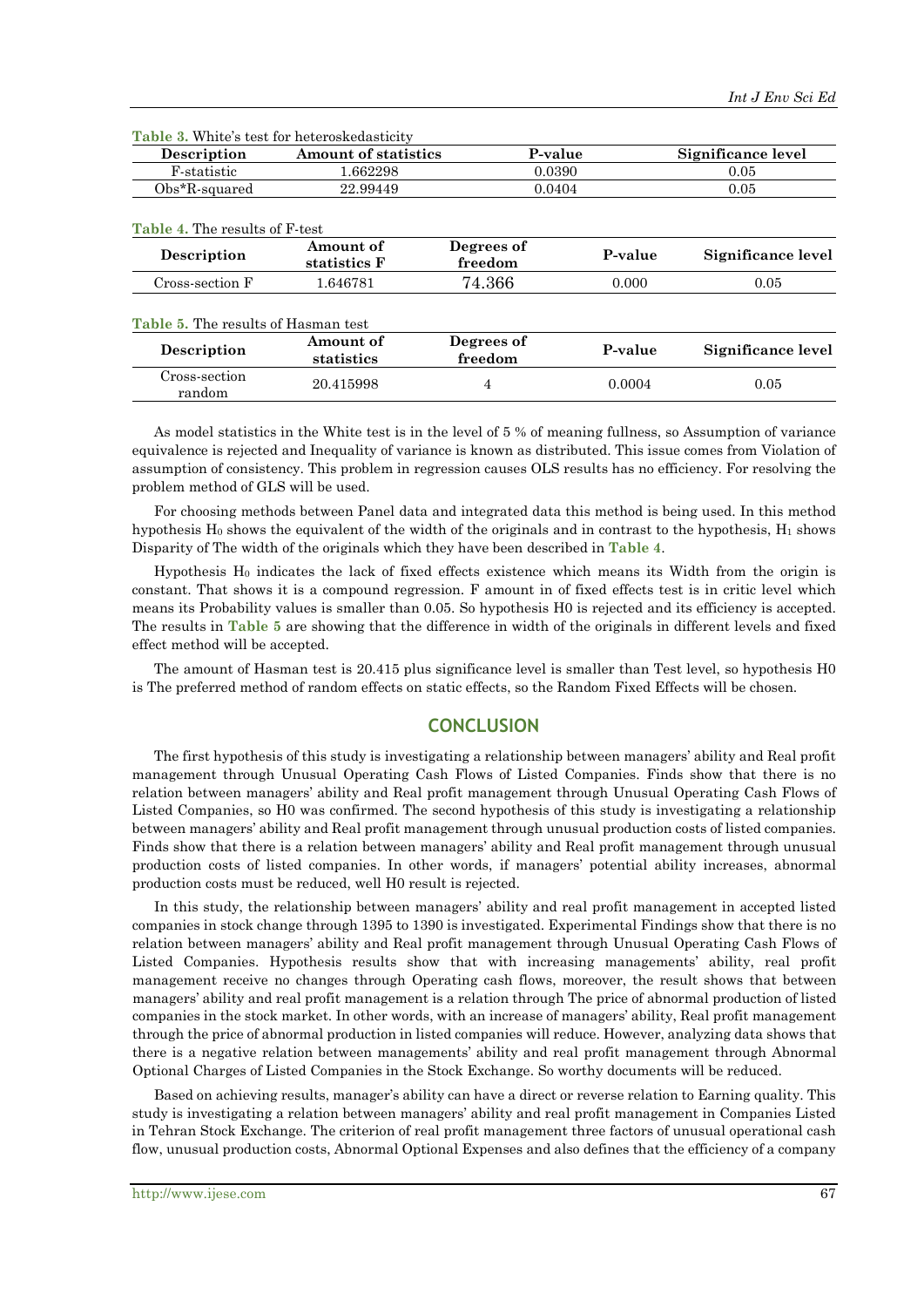will not be affected by internal factors. The find also indicates the lack of meaningfulness relation between managers' ability and real profit management through Operating cash flows, and also the existence of Significant negative relation between managers' ability and real profit management through The cost of abnormal production plus existence of Significant negative relation between managers' ability and real profit management through Abnormal Optional Expenses in studies' period. These finds can be helpful for all managers, Participants in the securities market, Policymakers and regulators of the capital market.

## **Disclosure statement**

No potential conflict of interest was reported by the authors.

#### **Notes on contributors**

**Mohammad Tahmasebi Ashtiani** – Faculty of Humanities, Islamic Azad University, Ashtian Branch, Ashtian, Markazi, Iran.

**Mehran Aghaei** – Faculty Member of Accounting Department, Faculty of Humanities, Islamic Azad University, Ashtian Branch, Ashtian, Iran.

# **REFERENCES**

- Andreou, P., Ehrlich, D., & Louca, C. (2013). *Managerial ability and firm performance: Evidence from the global financial crisis*. Working paper. Retrieved from [http://www.mfsociety.org](http://www.mfsociety.org/)
- Baik, B. O. K., Farber, D. B., & LEE, S. S. (2011). CEO Ability and Management Earnings Forecasts. *Contemporary Accounting Research, 28*(5), 1645-1668. <https://doi.org/10.1111/j.1911-3846.2011.01091.x>
- Bakhtiki, B. (2007). *Profit Management by Changing the Classification of Profit and Loss Equity Items* (Master's thesis), Allameh Tabatabaei University, Tehran.
- Bamber, L. S., Jiang, J., & Wang, I. Y. (2010). What's my style? The influence of top managers on voluntary corporate financial disclosure. *The Accounting Review, 85*(4), 1131- 1162. <https://doi.org/10.2308/accr.2010.85.4.1131>
- Chapman, C. J. (2011). *The Effects of Real Earnings Management on the Firm, Its Competitors and Subsequent Reporting Periods*. Working paper. Kellogg School of Management. <https://doi.org/10.2139/ssrn.1747151>
- Cohen. D., Dey, A., & Lys, T. (2008). Real and accrual-based earnings management in the pre-and-Sarbanes Oxley periods. *The Accounting Review, 83*(3), 757-787. <https://doi.org/10.2308/accr.2008.83.3.757>
- Das, S., Kim, K., & Patro, S. (2011). An Analysis of Managerial Use and Market Consequences of Earnings Management and Expectation Management. *The Accounting Review, 86*(6), 1935-1967. <https://doi.org/10.2308/accr-10128>
- Demerjian, P., Lev, B., & MacVay, S. (2014). Quantifying managerial ability: A new measure and validity test. *Management Science, 58*(7), 1229-1248. <https://doi.org/10.1287/mnsc.1110.1487>
- Evans, M. E., Houston, R. W., Peters, M. F., Pratt, J. H. (2014). Reporting Regulatory Environments and Earnings Management. *Accounting Review, Forthcoming Kelley School of Business Research.* Paper No. 15-12.
- Francis, J., Huang, A., Rajgopal, S., & Zang, A. (2008). CEO reputation and earnings quality. *Contemporary Accounting Research, 25*(1), 109–147. <https://doi.org/10.1506/car.25.1.4>
- Kim, H., Lei, L., & Pevzner, M. (2010). *Debt covenant slack and real earnings management*. Working Paper.
- Madani, M. (2013). *Investigating the relationship between managers' ability, size of companies, institutional ownership and fluctuations in stock returns of companies with stock liquidity* (Master thesis), Faculty of Financial Sciences, University of Economics.
- Rezaie Nejad, F., Dehghan, A., Babadi, M., & Babadi, M. (2013). The Impact of Managerial Ability on Quality of Profit: A Case Study of Tehran Stock Exchange. *The First National Conference on Accounting and Management at Shiraz, Kharazmi International Institute for Educational and Research*.
- Skinner, R. G., & Sloan, D. J. (2002). Earnings Surprises, Growth Expectations, and Stock Returns or Don't Let an Earnings Torpedo Sink Your Portfolio. *Review of Accounting Studies, 7*(2), 289-3. <https://doi.org/10.1023/A:1020294523516>